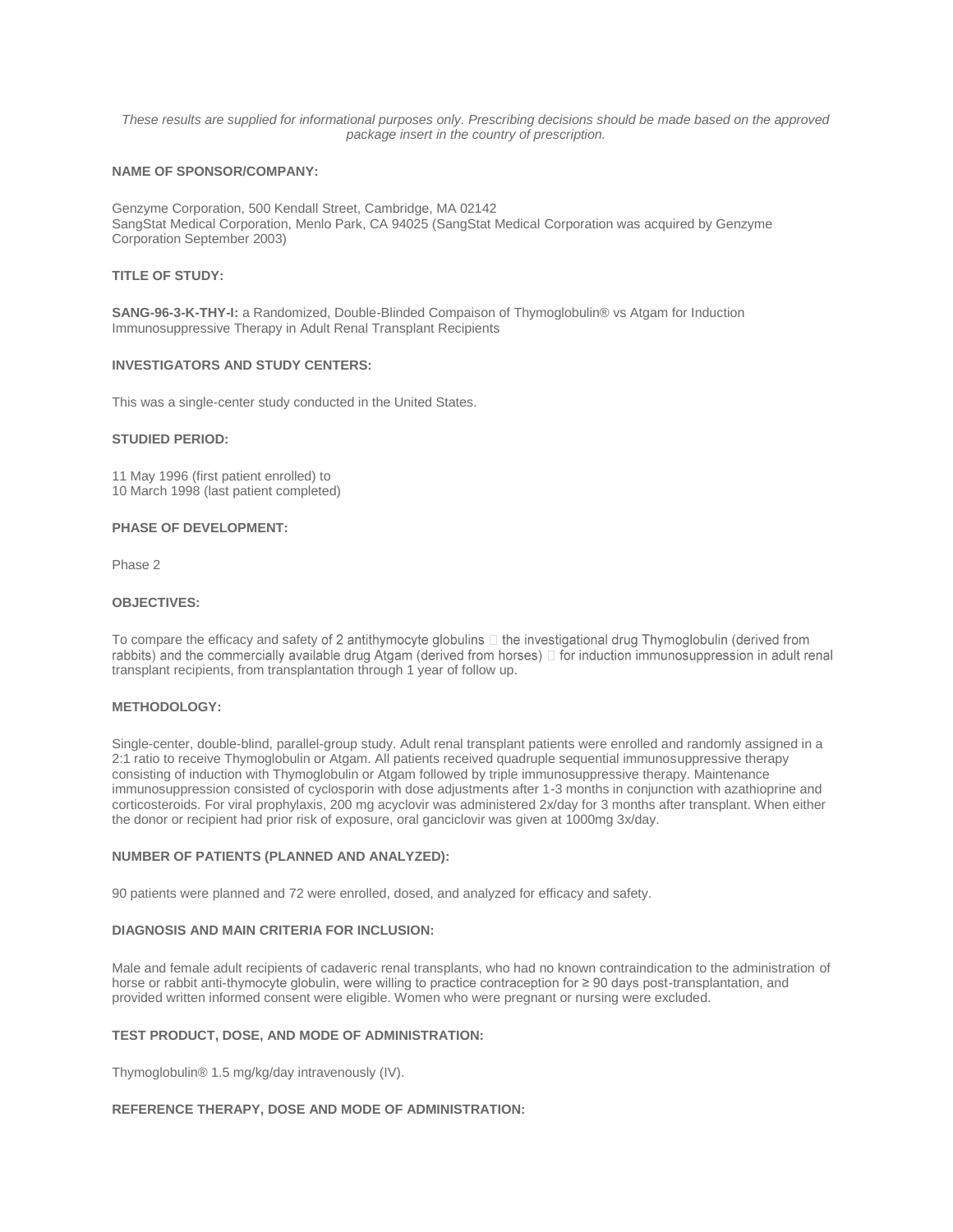Atgam 15 mg/kg/day IV.

# **DURATION OF TREATMENT:**

Administered intraoperatively and once daily thereafter for ≥ 6 days (ie, for at least 7 days) but no more than 14 days total.

## **CRITERIA FOR EVALUATION:**

#### **Change In The Plan:**

The protocol was originally designed to show equivalence of Thymoglobulin and Atgam, with equivalence defined as failure to reject the null hypothesis that Thymoglobulin patients had a 1-year incidence of acute rejection ≥ 35% more than that of Atgam patients. Subsequently, it was deemed important to test whether Thymoglobulin reduced the incidence of acute rejection, including acute rejection at 1 year.

#### **Criteria for Evaluation – Efficacy:**

Primary: Incidence of acute rejection 6 months after renal transplant. (Acute episodes of rejection were suggested by clinical signs, such as fever, graft tenderness, and increase in serum creatinine, and confirmed by biopsy evidence of rejection as defined by the Banff criteria.)

Secondary:

-Acute rejection at 12 months -Patient and graft survival at 6 and 12 months -Event-free survival (defined as freedom from death, graft failure, or acute rejection) at 6 and 12 months

### **Criteria for Evaluation – Safety:**

Primary: Incidence of cytomegalovirus (CMV) disease and serious adverse events (SAEs). Secondary: Delayed graft function and duration of transplant hospitalization.

## **Criteria for Evaluation - Other:**

Hospital costs were to be documented but those results are not summarized.

# **STATISTICAL METHODS:**

## **Statistical Methods - Patients:**

Demographic information and baseline characteristics were summarized using descriptive statistics. For continuous variables, treatment groups were compared using the standard 2-sample t test. For highly skewed data, the Wilcoxon rank sums test was used. For categorical variables, treatment groups were compared using Fisher's exact test. All tests were 2 tailed, and p-values < 0.05 were considered statistically significant.

## **Statistical Methods - Efficacy:**

Time-to-event analyses (time to rejection, time to graft failure, time to patient death, and time to either rejection, graft failure, or death) were based on the log-rank test. Event-free rates were calculated using the Kaplan-Meier method. For the purposes of evaluating graft survival rate, death with a functioning graft was considered an event in order to estimate the percent surviving with a functioning graft and included all cases in the intent-to-treat analysis.

A Cox Proportional Hazards model was used to compute the relative risk (RR) of acute rejection (Thymoglobulin versus Atgam) and the 95% confidence interval (CI). This approach allows for varying lengths of patient follow up and simultaneous control for the effect of patient confounders on outcome.

## **Statistical Methods - Safety:**

All adverse events (AEs) were tabulated by treatment group, and SAEs were listed and described in narratives. Prospectively selected AEs of special interest were summarized with group comparisons based on the Wilcoxon rank sums test. The change from baseline in laboratory values at 7, 14, 30, 90, 180, 270, and 360 days after transplant within treatment was tested using the Wilcoxon rank sums test. For this analysis, a p-value < 0.007 was considered statistically significant (Bonferroni correction = 0.05/7).

The difference between the treatments in the incidence of CMV disease and delayed graft function was analyzed using Fischer's exact test. A Wilcoxon rank sums test was used to assess whether Thymoglobulin treatment prolonged hospitalization.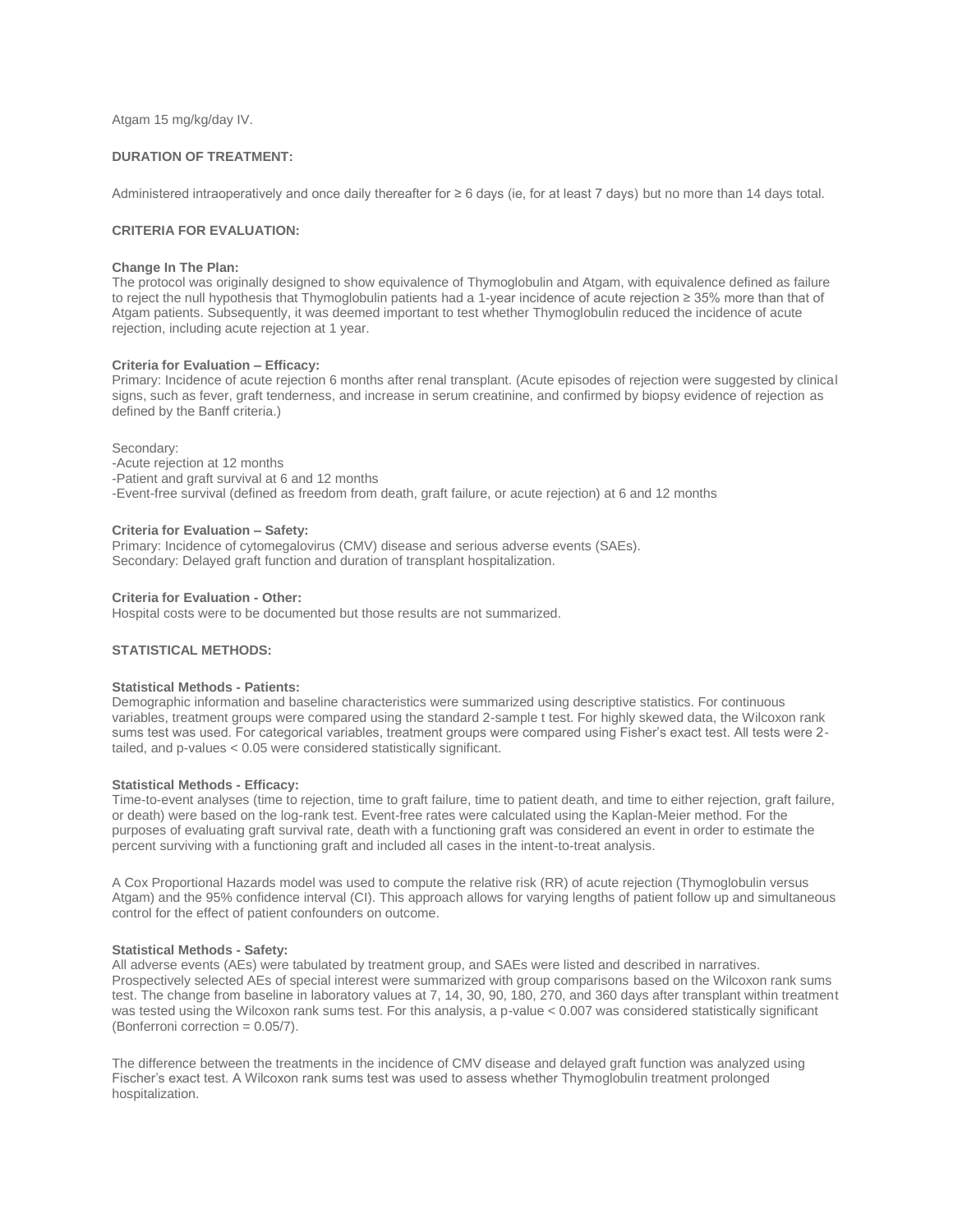## **SUMMARY / CONCLUSIONS**

## **Summary / Conclusions - Patients:**

Seventy-two consecutive patients were enrolled and randomized: Thymoglobulin, n=48; Atgam, n=24.

There were no statistically significant differences between treatment groups in the demographic or baseline characteristics of transplant recipients or donors. The mean age of recipients was 45 years in the Thymoglobulin treatment group and 52 years in the Atgam treatment group; approximately 20% of patients in both treatment groups were ≥ 60 years of age. Females made up 38% of patients in both treatment groups.

All patients had end-stage renal disease (ESRD), and the distributions of causes of ESRD were similar for the 2 treatment groups. There was no difference in the overall CMV status or in the substratification of donor and recipient CMV seropositivity at the time of transplantation. The majority of transplants in both treatment groups were cadaveric (Thymoglobulin 73%; Atgam 79%). First transplants accounted for 92% of procedures in the Thymoglobulin group and 90% of procedures in the Atgam group.

There were no premature withdrawals from the study, and all patients were followed up for at least 12 months (mean, 17.2 months; range, 12 to 23 months).

#### **Summary / Conclusions - Efficacy Results:**

The rate of rejection was lower for patients receiving Thymoglobulin compared with Atgam. At 6 months after transplantation, 2 of 48 (4%) Thymoglobulin patients versus 4 of 24 (17%) of Atgam patients had an acute rejection episode (*P=*0.038). By 1 year after transplantation, no additional Thymoglobulin patients had an acute rejection episode, but 2 additional Atgam patients had an acute rejection episode. Thus, at 12 months after transplantation, 2 of 48 (4%) Thymoglobulin patients versus 6 of 24 (25%) Atgam patients had an acute rejection episode (*P=*0.014). The RR for acute rejection (Thymoglobulin vs. Atgam) was 0.14 (95% CI=0.03 to 0.68). Thus, there was an 86% reduction in the rate of acute rejection over the course of followup. The first rejection episodes were also less severe among Thymoglobulin patients compared with the Atgam patients (*P=*0.02).

None of the Thymoglobulin patients experienced a recurrent rejection episode, compared with 2 of 6 (33%) Atgam patients who experienced organ rejection; this difference was not statistically significant.

Graft survival was superior with Thymoglobulin compared with Atgam (98% vs 83%; *P=*0.020, log rank test) when graft loss from all causes was considered. Excluding death, no graft loss occurred in the Thymoglobulin patients. However, 3 of 24 (13%) Atgam patients lost their allografts: 2 lost allografts because of thrombosis (1 immediately after the initial transplant surgery and the other immediately after repair of a urinary leak 6 weeks after transplantation) and the third patient lost the allograft 11.5 months after transplantation secondary to recurrent rejection.

The rate of event-free survival was greater for Thymoglobulin patients compared with the Atgam patients. At 6 months the event-free survival rate was  $94\% \pm 4\%$  for Thymoglobulin versus 71%  $\pm 9\%$  for Atgam, and at 1 year  $94\% \pm 4\%$  for Thymoglobulin versus 63% ± 10% for Atgam (*P=*0.0005, log rank test).

#### **Summary / Conclusions - Safety Results:**

One patient in each treatment group received 8 days of induction therapy; all others were dosed for shorter durations. The median number of full doses of Thymoglobulin administered was 6 (range, 0 to 8) compared with 7 (range, 1 to 8) for Atgam (*P=*0.008). The median number of half-doses administered was 1 (range, 0 to 7) for Thymoglobulin and 0 (range, 0 to 4) for Atgam (*P=*0.001). Study drug was held or reduced most commonly because of leukopenia occurring during the period of induction therapy. Leukopenia was more common among Thymoglobulin patients than among Atgam patients (56% versus 4%, *P <* 0.0001).

There were over 400 AEs during the study and 89 SAEs, including 2 deaths.

• The only difference between treatments in terms of AEs was the incidence of acne, reported by 19% of Thymoglobulin patients compared with none of the Atgam patients.

• The median number of SAEs per patient was significantly lower (*P=*0.013, Wilcoxon rank sums test) among Thymoglobulin patients (median: 0 and range: 0 to 11) compared with Atgam patients (median: 1.0 and range: 0 to 5). However, because of the wide range in the number of SAEs among the Thymoglobulin patients, the mean number of SAEs did not differ between the groups:  $1.2 \pm 2.3$  (Thymoglobulin) compared with  $1.8 \pm 1.5$  (Atgam). Serious pancytopenia in an Atgam patient was considered drug-related and hypotension in a Thymoglobulin patient was probably drug-related. Most other SAEs were judged possibly related or not related to study drugs.